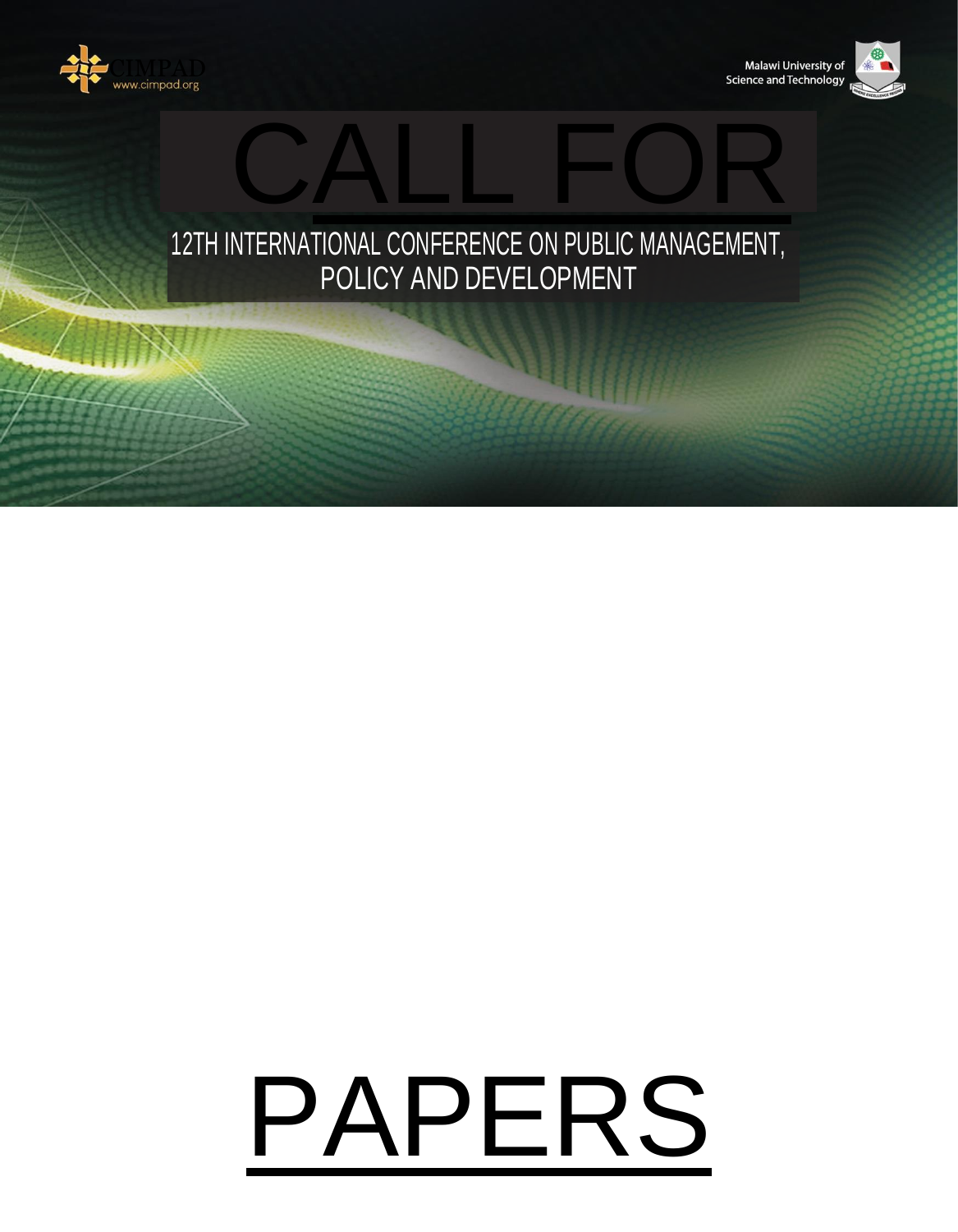# JULY 17 - 20, 2022

# In-Country Educational Tours: July 21-22, 2022

UPDATE: Consider Virtual Presentation/Attendance Option Proposal Deadline Extended to June 17, 2022

#### **CONFERENCE THEME**

### **"Technology and Innovation for Sustainable International Development and Policy"**

The Consortium for International Management, Policy and Development (CIMPAD) is excited to announce the 12th international CIMPAD conference, to be held on the amazing campus of Malawi University of Science and Technology (MUST) in Thyolo, Malawi. With capacity for 5,000, this Wi-Fi enabled campus with beautiful and modern facilities is currently home to 2,500 local and international students. Four schools comprise the University—Malawi Institute of Technology, Ndata School of Climate and Earth Sciences, Academy of Medical Sciences, and Bingu School of Culture and Heritage. MUST has undergraduate and postgraduate programs in various fields of engineering, the sciences, and the arts. Heralding the motto of "Where Excellence Reigns", the university's mission is "to provide a conducive environment for quality education, training, research, entrepreneurship, and outreach to facilitate economic growth in Malawi and beyond". In addition, the University Centres include (i) Centre for Strategic Studies, (ii) Centre for Clinical and Biomedical Sciences Research, (iii) Centre for Climate Change and Disaster Risk Management and MUST Institute for Industrial Research and Innovation (MIIRI).

As a non-partisan, non-profit association of organizations and institutions, CIMPAD convenes a biennial international conference in an African country to provide a forum for those in government, academia, private business and NGOs in achieving its mission: "To inspire and promote collaborative working relationships toward the advancement of knowledge in public administration, public management, and public policy, among practitioners and academicians, and to enhance capacity building for good governance and sustainable development with civil societies."

The Conference and this CALL FOR PAPERS provide opportunities to present cutting edge research, ideas and best practices in political good governance, health and wellness, administrative management and sustainable development, to build strong societies. Additionally, participants will experience the Malawi culture ranging from trading centers to century old mud hut homes of African villages; education, religious, and government venues; wildlife, breath-taking environmental features, Malawi culture, local crafts, welcoming hospitality, and so much more. *NOTE: The conference is currently planned as an in-person event with a virtual webinar format considered based on restrictions resulting from health or other environmental conditions.*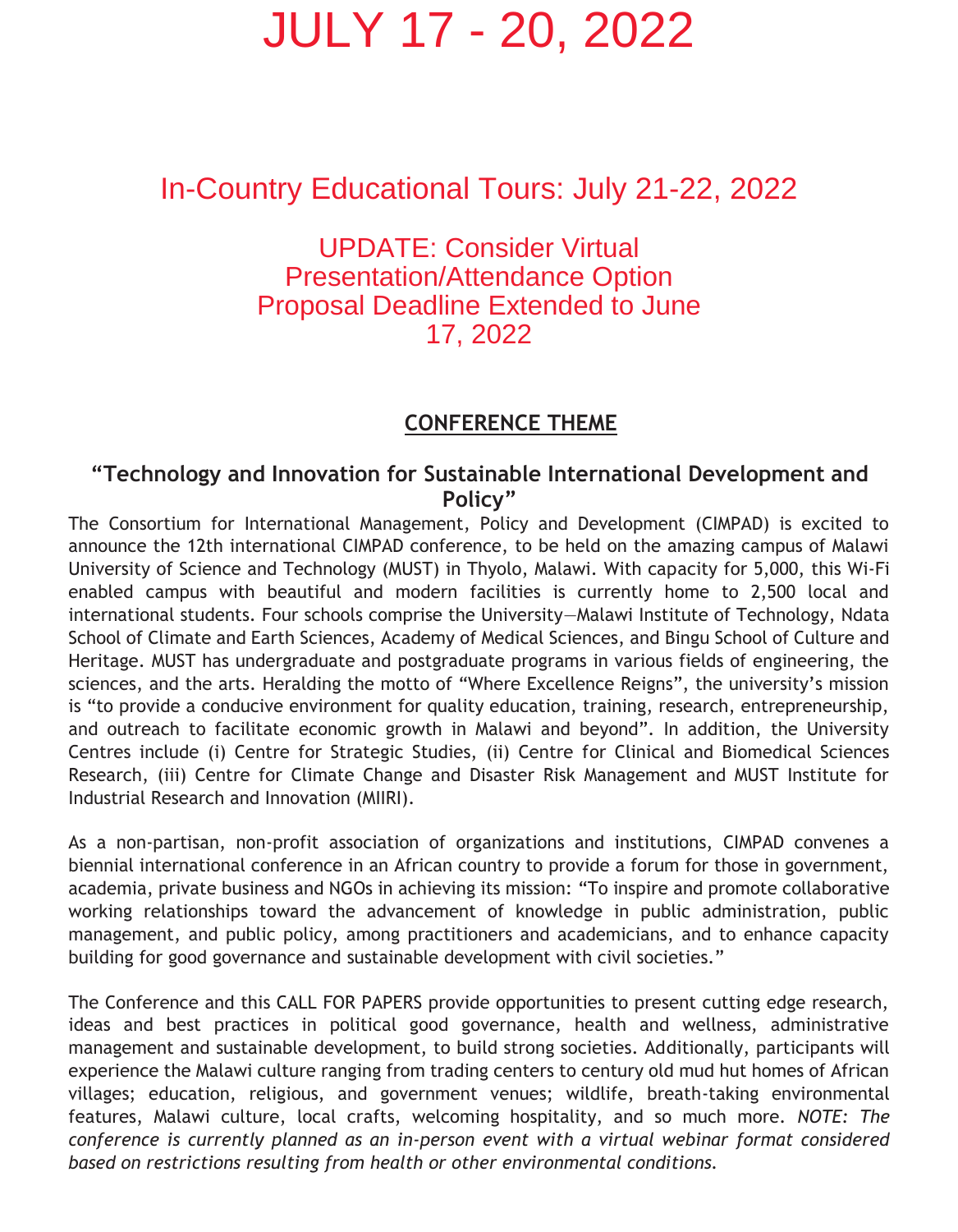# **CONFERENCE PAPERS AND PROPOSALS**

The Program Committee invites interested persons to **submit a 350-word abstract electronically by 17th June, 2022**, for a paper, a panel or a poster presentation that relates to one of the topics in the concurrent track sessions below:

- ► **Track I -Health, Poverty, and Public Policy** A discussion of issues related to healthcare policy and resource allocation, health technology and COVID 19 and other issues.
- ► **Track II –Public Safety and Disaster/Emergency Management** Reducing the vulnerability of individuals and communities to loss of life and property from natural or man-made hazards and disasters.
- ► **Track III -Trade, Finance, Entrepreneurship, and Sustainable Development** Defining the relationship between global trade and finance, venture capital, entrepreneurship, and international/regional trade and economics.
- ► **Track IV -Climate Change and Impact on Natural Resources and Food Security** Reviewing policy innovations in forests and water management, policy and the effect of international trade in achieving food security.
- ► **Track V -Infrastructure and Public/Private Partnerships** Integrating physical and social infrastructure needs and priorities, leveraging resources, investing, privatization, and joint ventures.
- ► **Track VI -Technology and Sustainable Development** Utilizing science and computers, evolving skills and training persons to achieve societal sustainable development.
- ► **Track VII -Decentralization, Governance, and Civil Service** Devolving political and administrative processes, transparency and accountability, reform, civil society, and non-governmental organizations.
	- ► **TrackVIII -Education, Culture, Gender, andYouthDevelopment** Wholly developing human capital, developmental linkages between traits, knowledge, beliefs, values, and gender development.
	- ► **Track IX -Prevention, Management and Conflict Resolution** Emphasizing the role played by civil society and institutions with impact on policy and management.